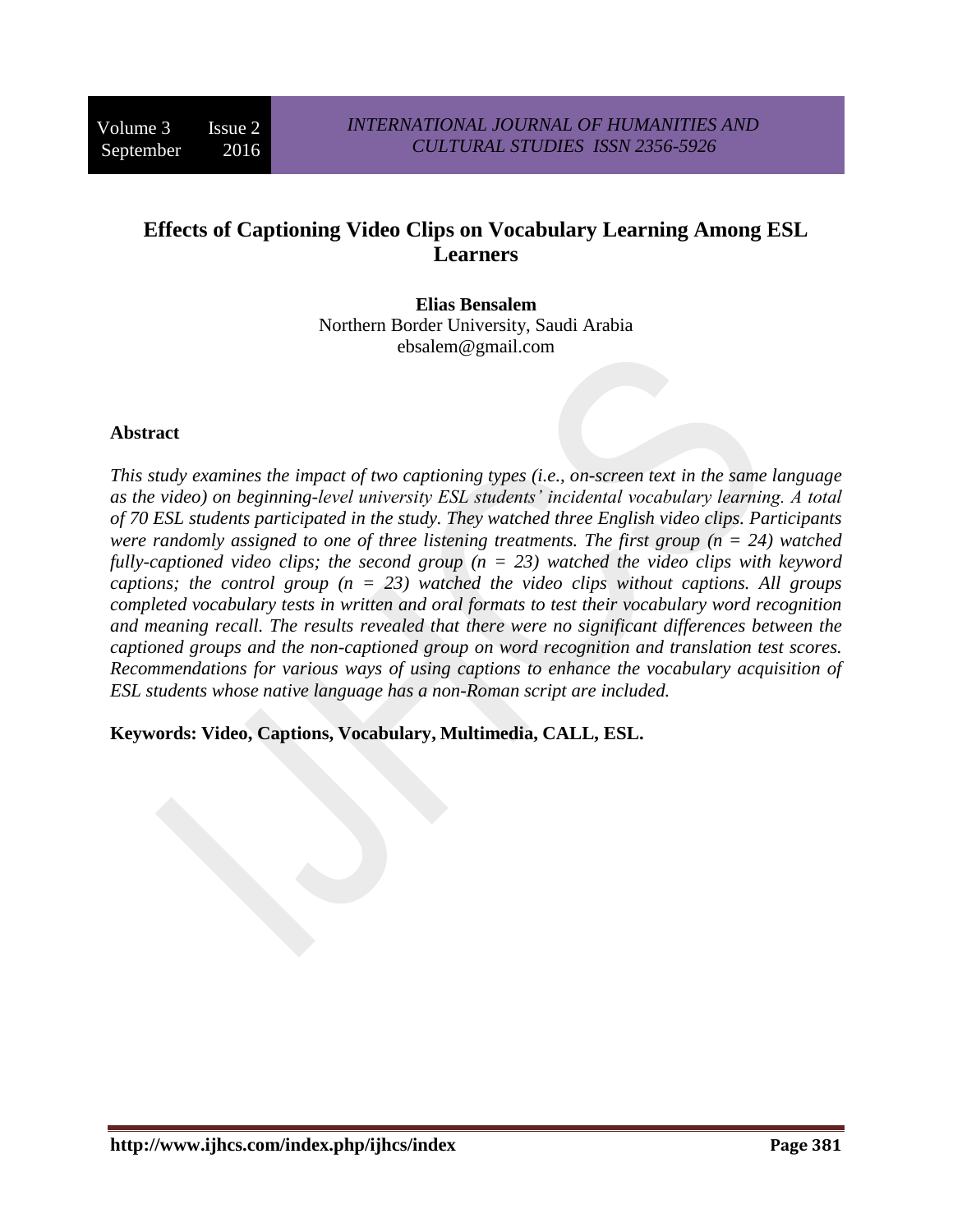Volume 3 Issue 2 September 2016

#### **Introduction**

Listening is one of the major sources of second language (L2) acquisition (Rost, 2002). However, it remains a challenging skill for many foreign language learners because communication with others in the target language depends on listening skills. Therefore, educators try to assign students video materials to help them improve their abilities to hear the intricate sounds, articulations, and content (Jones, 2003). Some of these materials can be enhanced with captions, which are increasingly used in foreign language classes because of the recent accessibility to video media platforms such as DVD, YouTube, etc. (Winke et al., 2010). These pedagogical tools can help improve listening and reading comprehension skills (Borras & Lafayette, 1994; Danan, 2004; Garza, 1991; Markham & Peter, 2003) and facilitate vocabulary learning (Markham, 1999; Winke et al., 2010). Most of the prior research favors the importance of captioning in foreign language class as captions bring more native voices into the learning environment and help learners integrate written and aural information in support of language acquisition (Winke et al., 2010). However, there is no consensus among researchers about which type of captioning is more effective in aiding vocabulary learning. Studies that used only keyword captions instead of full captions have not yielded conclusive results (Guillory, 1998; Montero Perez et al., 2014). The need to explore variation in captioning prompted some researchers (Montero Perez et al., 2014) to examine the impact of fully captioned clips with highlighted keywords on the incidental vocabulary acquisition of target words and comprehension. The participants of this study were Flemish undergraduate students learning French as a second language. The results revealed that captioned groups significantly outperformed the non-captioned group on form recognition and clip association. Furthermore, the keyword captioning and full captioning with highlighted keywords groups outperformed the control group on meaning recognition. However, captioning did not affect meaning recall. Thus, the recurring question regarding which type of captioning provides more assistance for students' vocabulary acquisition remains unanswered. The bulk of the research conducted on captioning involved native speakers of Roman script languages, namely French and Spanish. There has been very little, if any, empirical research conducted on learners whose native language has a Non-Roman script based on the expectation that the distance between the L1 and L2 affects the way learners use captions (Winke et al., 2010). The purpose of the current study is to help fill the void in caption research by investigating the impact of two captioning types: full captioning and keyword captioning on Arabic university-level ESL students' incidental vocabulary learning.

#### **1. Literature Review**

Many of the studies that investigated captioning starting in the 1990s looked at whether captioned video is more beneficial than non-captioned video. Most of them focused on how captions impacted learners' performance on comprehension tests (e.g., Garza, 1991; Guillory, 1998; Markham, 1993, 1999; Montero Perez et al., 2013) and vocabulary tests (e.g., Baltova, 1999; Danan, 1992; Markham, 1999; Montero Perez et al., 2014; Neuman & Koskinen, 1992). Generally, these studies reported the benefits of captions. This literature review focuses on the impact of captions on vocabulary learning.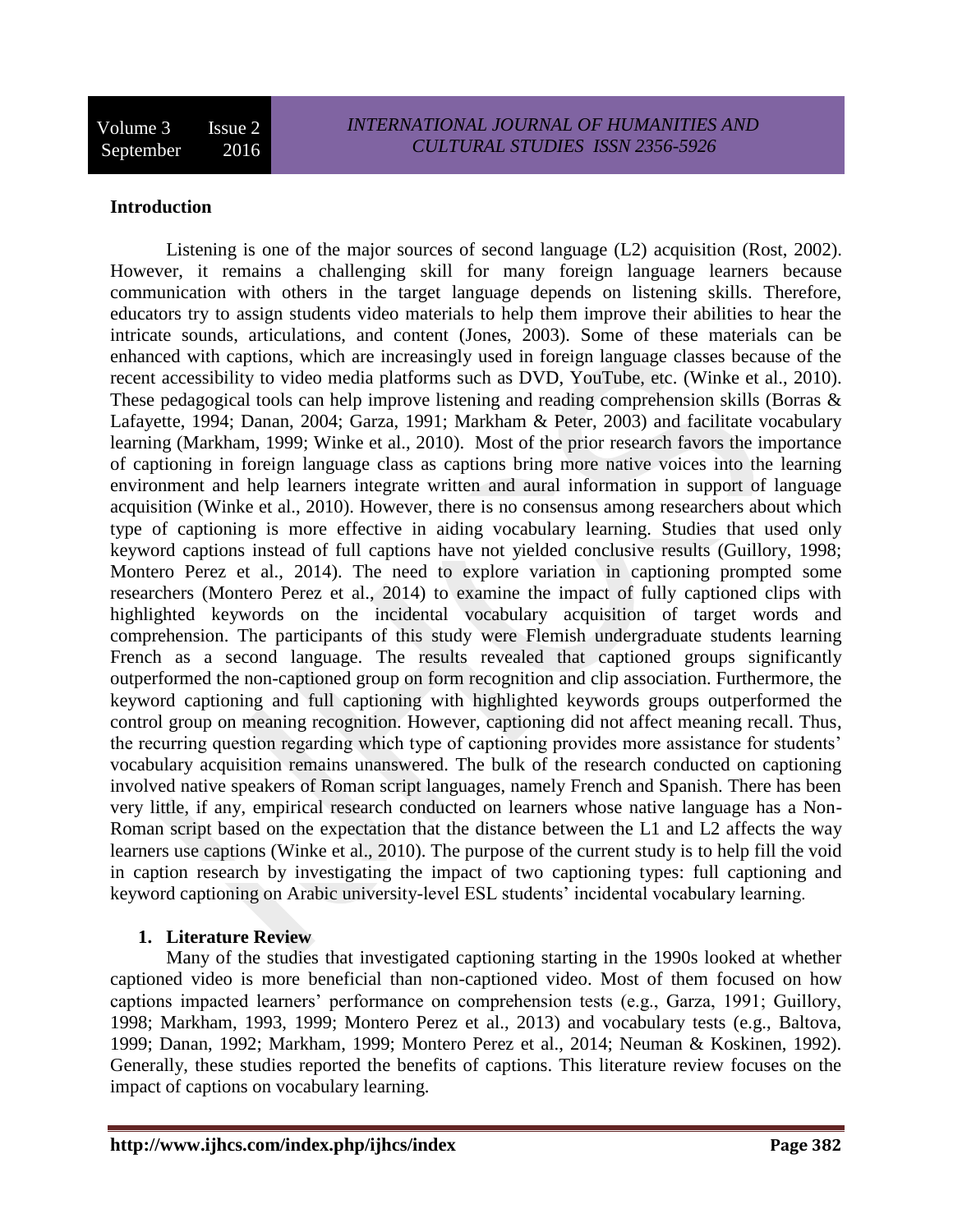Several studies have investigated the effects of captioning on word recognition and productive skills such as meaning recall. In an earlier study, Neuman & Koskinen (1992) examined the impact of captioned videos on advanced EFL students. The results showed that students who viewed fully captioned video had higher scores in vocabulary recognition and acquisition exercises than students who viewed captionless video segments. In another study that involved advanced, university level ESL students, Markham (1999) examined the effects of captioning on aural word recognition skills. Students in the experimental group watched two short videotapes with full captions, while the control group watched the same videotapes without captions. The results of the oral multiple-choice tests revealed that the availability of captions significantly improved the ESL students' ability to recognize words on the videotapes.

Another study that documented the positive impact of captioning on learning new vocabulary was conducted by Danan (2006). She examined the effect of three viewing modes (L2 audio only, standard subtitling with English subtitles), and reversed subtitling (English dialogue with French titles) on vocabulary recall for beginning and intermediate French college students. The participants watched a five-minute video segment of a French program. The findings revealed that students who had access to reversed subtitling (captions) achieved the best results. They were able to recall more words based on the results of translation tests. Danan (2006) argues that students will be able to recognize the same items even when presented in new contexts.

In a study that involved high school level French learners, Baltova (1999) investigated the effects of captions on the learning and retention of content and vocabulary from watching a short video. A sample of 93 Canadian high schoolers learning French as a second language watched an authentic video in one of three conditions. The first group (reversed) watched the video with English audio and French subtitles. The second group (bimodal) watched the video with French audio and French captions. The control group watched the video without any captions. Since the selected video excerpt was deemed too fast (about 160 words per minute), Baltova (1999) included important keywords, which represented 50% of the total script for her lower-level participants. The results showed that the bimodal group achieved significantly higher scores on a C-Cloze test than the other two groups. Baltova (1999) reported that on a post-treatment questionnaire, participants of the bimodal group had a positive reaction to the French keyword captions as they felt that it assisted them in understanding the content of the video, and also in completing the tests.

A unique experiment was conducted by Winke et al. (2010) examining the impact of captioning during video-based listening activities on second and fourth-year learners of Arabic, Chinese, Spanish, and Russian. A sample of twenty-six students watched three captioned, and three captionless short videos. The results revealed that captioning was more effective than no captioning in terms of vocabulary recognition and overall comprehension. The authors reported that captions helped learners with different levels of language proficiency to improve their input processing and reinforced their previous knowledge.

While the previous studies used either aural or written tests, Sydorenko (2010) combined both test formats in her research that aimed at assessing the effects of different types of input (video, audio, and captions) on form recognition and meaning recall. The study involved second-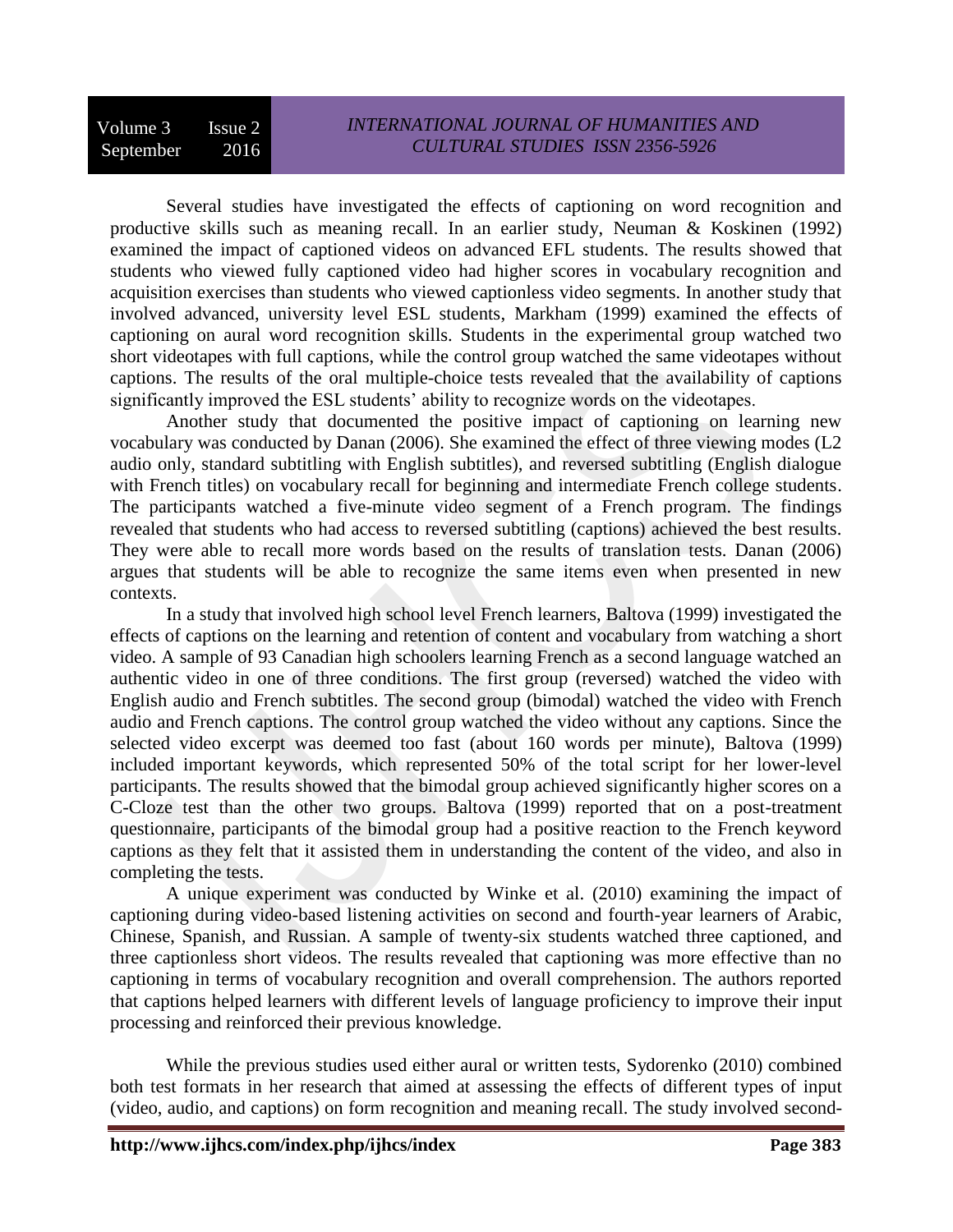semester learners of Russian who watched three short video clips from a popular Russian comedy series. She found that captions significantly helped learners on written form recognition tests. However, the video-only group achieved a higher score than the captioning group on an aural form recognition test. Sydorenko (2010) reported that participants who watched the videos with audio and captions acquired more word meaning than participants who watched video with audio only. She suggests that her findings supported previous research on captions (Baltova, 1999; Danan, 1992; Neuman & Koskinen, 1992).

In spite of the advantages of captions, there was a concern among some researchers about the amount of reading required on the part of learners. This was a problem addressed by Garza (1991) and Winke et al., (2010) who suggested reducing the amount of textual density in the captioning line by exploring the potential of keyword captioned video. One of the advantages of using keywords is that they facilitate information processing. Conversely, verbatim captioning leaves little space in working memory to process visual information in a video (Reese, 1984). Limited space does not help learners adequately process information because adults do not attend to visuals until the captions have been read (e.g., Rayner, Rotello, Stewart, Keir, & Duffy, 2001; Underwood, Jebbett, & Roberts, 2004). A second advantage of keyword captioning is that it facilitates word boundary recognition, especially for low-proficiency learners. This claim was supported by the findings of Guillory (1998), who revealed that 68.66% of the respondents of the keyword caption group (receiving 14% of the full captioning text) felt that keywords helped them identify word boundaries. Conversely, only 38.5% of the respondents in the full-script group thought the full captions assisted them in identifying word boundaries.

One of the very few empirical studies that examined the impact of keywords captioning on vocabulary acquisition was conducted by Montero Perez et al. (2014). They compared the effectiveness of three captioning types (full captions, keyword captions, full captions with highlighted keywords) on students' incidental learning of 17 target words and listening comprehension. The participants were 133 Flemish undergraduate students, who watched three French clips under one of the four conditions: full captions; keyword captions; full captions with highlighted keywords; or no captioning. The findings revealed that the three captioning groups outperformed the no-captioning group on form recognition and clip association. However, only the keyword captioning and full captioning with highlighted keywords groups outperformed the control group on meaning recognition. Regarding meaning recall, no significant differences were found between the scores of captioning groups and the no-captioning group. These findings are in line with previous research that indicated that captions enhance written form and recognition (e.g., Neuman & Koskinen, 1992; Sydorenko, 2010). Contrary to what the authors hypothesized, the participants in all captioning conditions achieved similar scores on the form recognition and clip association test. There was no evidence of the superiority of any captioning group over another in terms of helping learners achieve higher vocabulary scores.

The effectiveness of keyword captioning for improving vocabulary learning has not been sufficiently researched. To the authors' best knowledge, no other study was conducted to examine the impact of keyword captioning on vocabulary. There is a need to compare the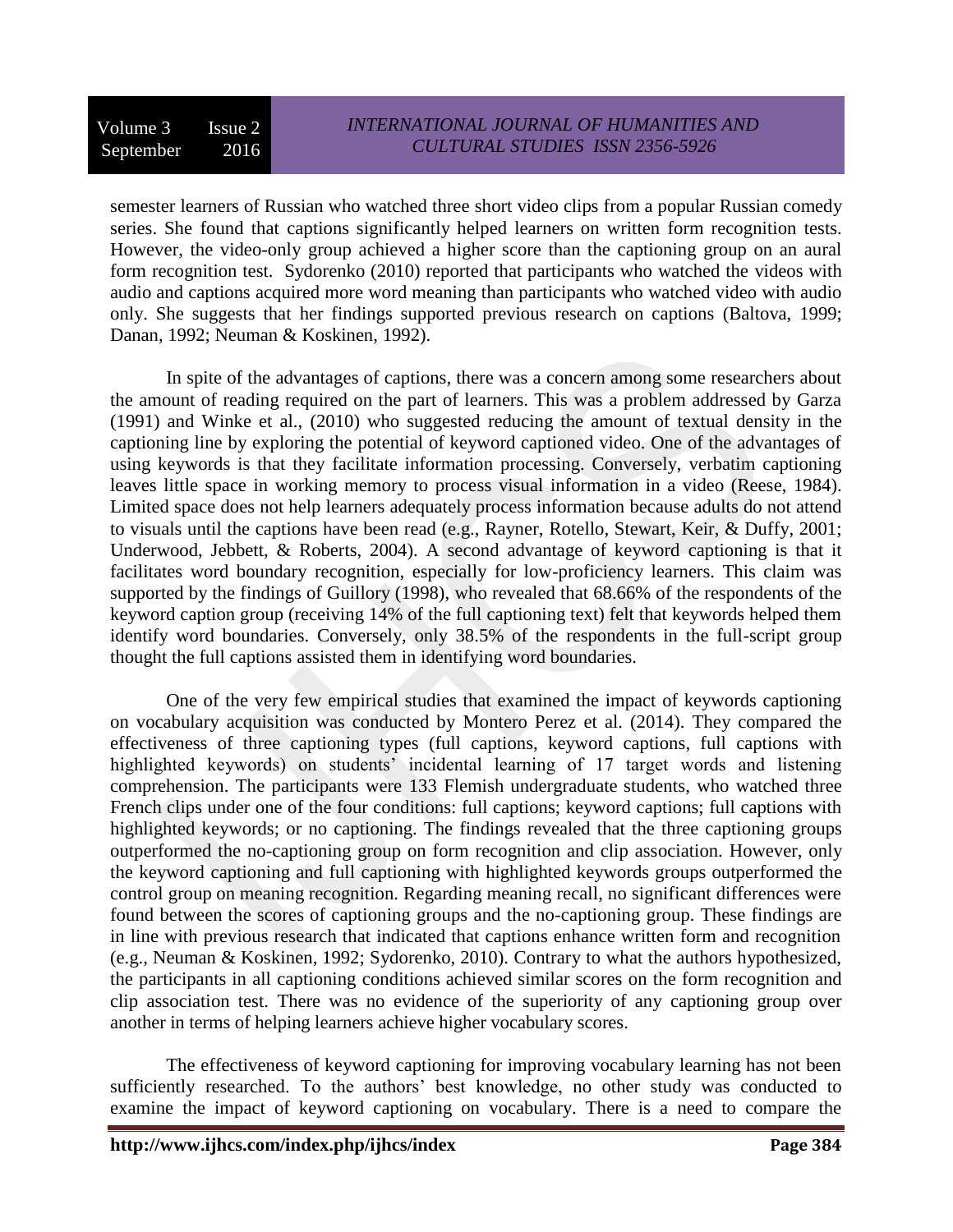effectiveness of keyword captions to full captions for incidental vocabulary learning among learners whose language has a non-Roman script.

## **2. Research Questions**

The current study raises the following research questions:

1) Does the type of video captioning (full captions and keyword captions) have a differential effect on ESL students' incidental learning of target vocabulary words, as measured by oral and written word recognition tests?

2) Does the type of video captioning (full captions and keyword captions) have a differential effect on ESL students' incidental learning of target vocabulary words, as measured by oral and written meaning recall tests?

3) Does the type of video captioning (full captions and keyword captions) have a differential effect on ESL students' incidental overall learning of new vocabulary?

## **3. Hypotheses**

1a. The full captions (FC) and keywords (KC) groups will outperform the no-captioning group on oral and written word recognition tests based on the previous research on captioned video (NC).

1b. There will be no difference between FC and KC on oral and written word recognition test scores as reported by an earlier study.

2a. The FC group and KC groups will outperform the NC group on oral and written meaning recall tests based on the previous research on captioned video.

2b. There will be no difference between FC and KC on oral and written meaning recall tests as reported by an earlier study.

3a. The FC group and KC groups will outperform the NC group on overall vocabulary learning based on the previous research on captioned video.

3b. There will be no difference between FC and KC on overall vocabulary learning as reported by an earlier study.

## **4. Methods**

## **4.1. Participants**

Seventy university-level ESL students (40 males, 30 females) participated in the study. They are all native speakers of Arabic enrolled at a public university in the Arabian Gulf region. All students take English courses as part of their major. Courses cover language skills: reading, listening, speaking and writing. Classes have an average number of 20 students. Participants were informed that taking part in the study is optional and that their test scores will not affect their grades. Students had an elementary level of English as measured by the English department. Students were randomly assigned to one of the following groups: full captioning (FC), keyword captioning (KC), and no captioning (NC).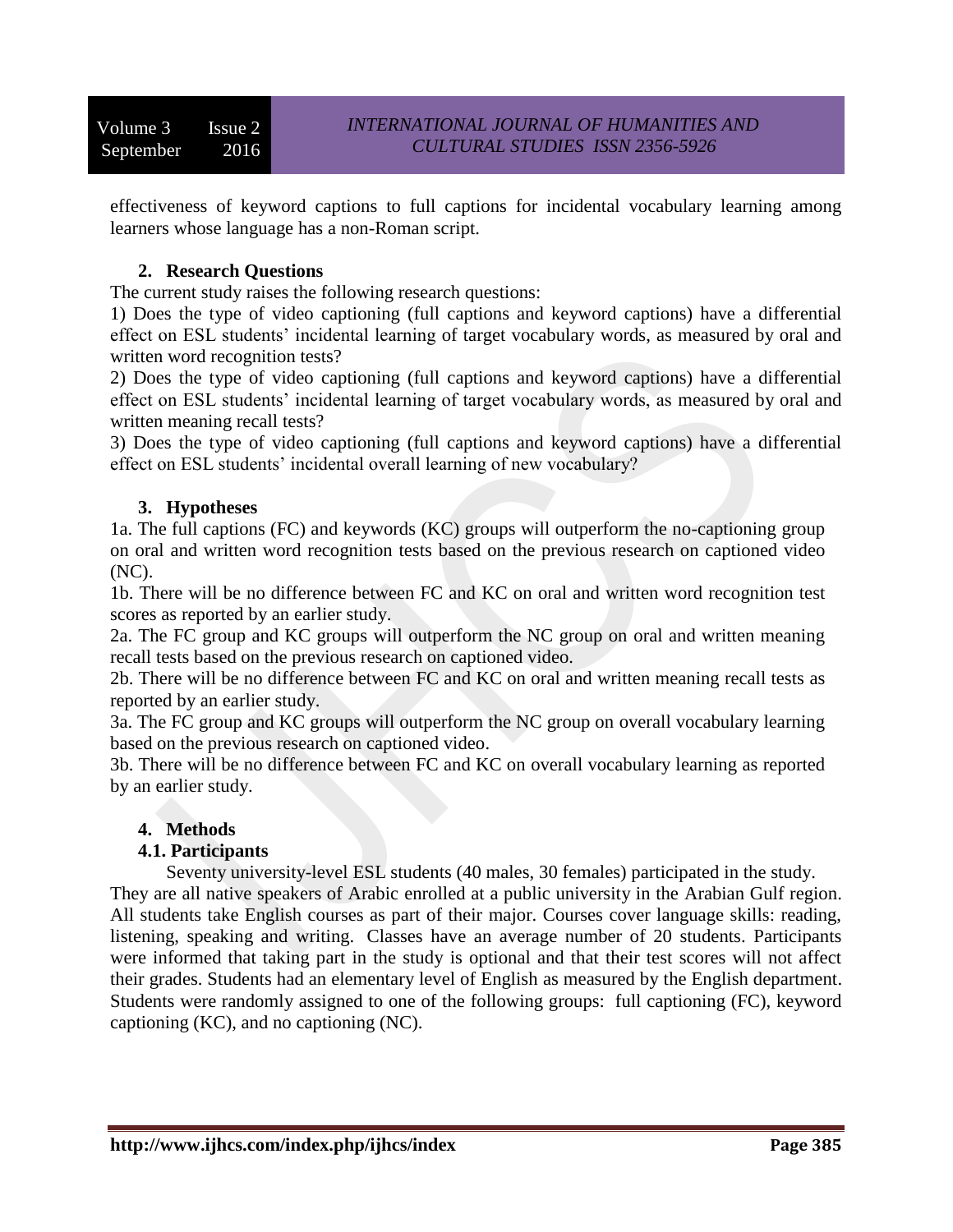## **4.2. Materials**

## **4.2.1. Video clips**

The materials consisted of three short video clips (each 2 to 3 minutes long) from educational programs. Lavery (1984) recommends that video activities for second or foreign language learners should range between two and four minutes in length. The video clips presented information about famous national parks in the US. The narrator described one park in each video. The three video clips were of approximate equal difficulty based on the caption speed. The overall average words per minute were 101. Captions were added using video editing software. Two experienced university-level ESL instructors were consulted in the selection of the video clips. They thought the clips were appropriate for the target learners. Three ESL instructors who were teaching in the same department where the study took place served as keyword selectors. Keywords refer to words that are important for understanding a given sentence. A set of keywords that represented 31% of the full script was generated. Previous studies used keyword rates that ranged between 30 and 50% of the full script of videos (e.g., Baltova, 1999; Rooney, 2014).

## **4.3. Instruments**

The tests used in this study were evaluated by experienced foreign language teachers in order to validate their suitability for measuring the students' vocabulary knowledge. Necessary adjustments were made to tests after piloting the study. To examine the test's internal consistency, Cronbach's alpha was calculated. The alpha value was .797, which is considered adequate.

## **4.3.1. Recognition test**

A vocabulary recognition test (see Appendix A) was used to measure recognition of lexical forms, which is deemed to be the first step in vocabulary learning (Sydorenko, 2010). The test assessed participants' ability to recognize TWs from words that were not in the video clips. Nontarget words were non-words selected from a database compiled by Rastle et al. (2002). This study adopted the recognition test developed by Sydorenko (2010). This test was divided into two parts: written and oral. Half of the TWs and half of the non-words were presented in the oral portion of the test. The second half of TWs and non-words were presented in the written portion of the test. The inclusion of non-words in the test was meant to control for guessing. One point was awarded for each correct answer. The total score of the recognition test combines both the oral and written section.

## **4.3.2. Translation Test**

The purpose of this test was to measure participants' ability to recall the meaning of TWs. Meaning recall is another aspect of vocabulary knowledge that is different from word recognition. Recognition and translation of vocabulary are different skills (Nation, 2001). Recognition involves noticing the forms in the input, while translation indicates whether language learners have understood and internalized the meaning of the forms (Pulido, 2004). Obviously, the production of meaning requires deeper processing since learners have to first deduce the meaning of the form and then recall it when they take the translation test (Sydorenko, 2010). Previous studies used translation tests as a tool to measure vocabulary recall (e.g.,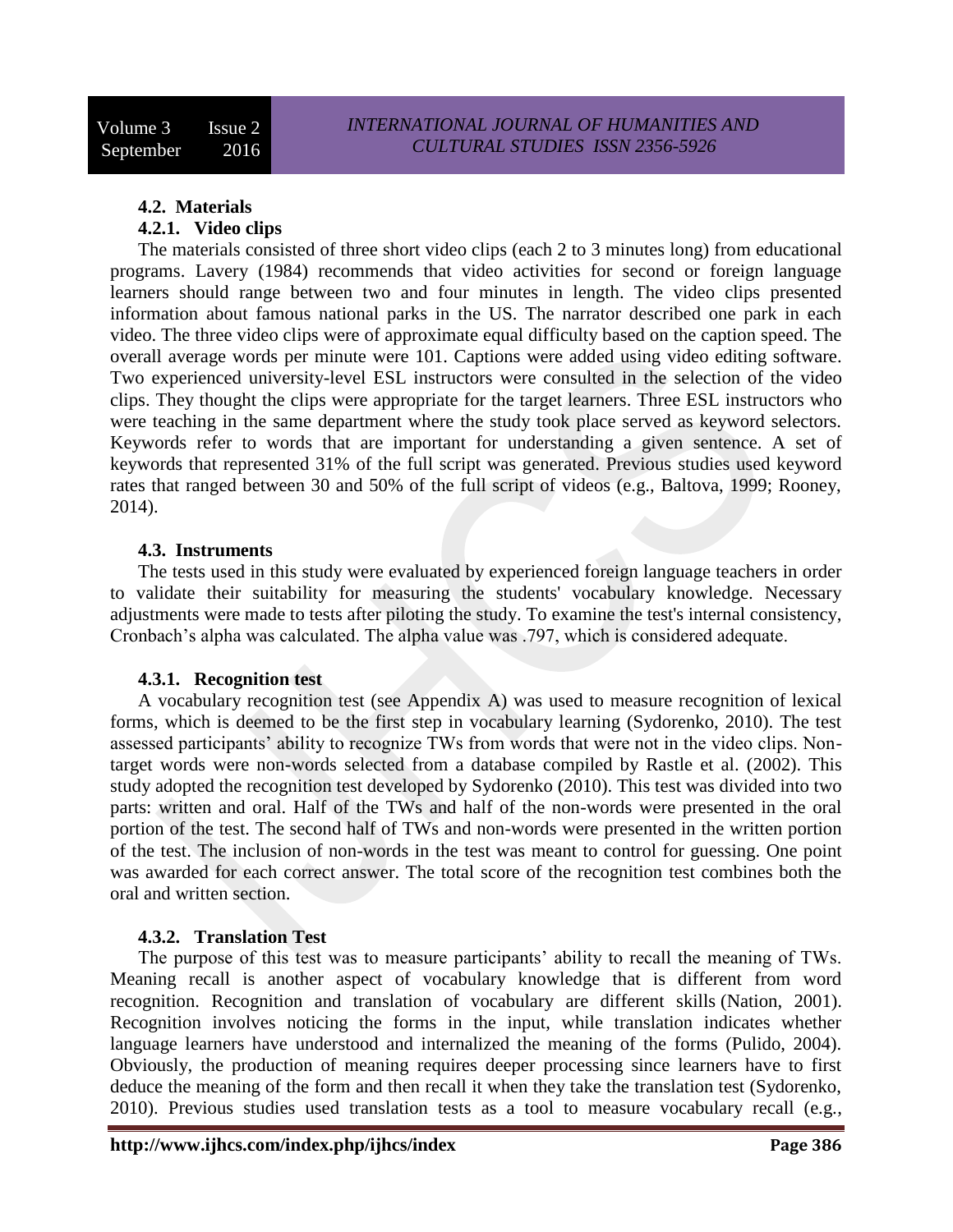Volume 3 Issue 2 September 2016

Sydorenko, 2010; Winke et al., 2010; Montero Perez et al*.*, 2013, 2014). The exact format of the translation test used by Sydorenko (2010) was adopted in this study, and is divided into two parts: oral and written. Half of the TWs were presented orally, the other half in a written form. The participants' task was to provide an Arabic translation for each of the TWs. A native speaker of Arabic graded all translation tests. One point was awarded for each correct translation. The total score of the translation test combined both the oral and written section.

#### **4.4. Procedures**

The study took place in a language lab during class time. The lab was equipped with software that allowed the researcher to project the video clips to each individual workstation. After being briefed about the nature of their tasks, participants watched the three video clips from their computer screen. The control group (NC) watched video clips without captions. The second group watched video clips with full captioning (FC). The third group watched video clips that included key word captioning (KC). All participants watched each video clip twice before completing aural and written recognition tests followed by the aural and written translation tests. Then all participants completed a prior knowledge vocabulary. This test was not given prior to watching videos in order to make sure participants would not pay special attention to the TWs. The same procedure was followed by previous studies (e.g., Al-Seghayer, 2001; Bird & Williams, 2002; Winke et al., 2010).

#### **4.5. Data Analysis**

A one-way analysis of variance (ANOVA) was conducted for each of the first two questions. The dependent variable was the vocabulary test scores and the independent variable was the type of video clips (FC, KC, and NC).

#### **5. Results**

#### **5.1. Research Question 1**

The means and standard deviations for each vocabulary test are reported in Table 1.

A one-way ANOVA was calculated on participants' oral and written vocabulary recognition tests. The analysis yielded no significant differences between groups (FC, KC, and NC) on the oral recognition test,  $F(2, 67) = .687$ ,  $p = .507$ . Similarly, the results of a one- way ANOVA on the written vocabulary recognition test showed no significant main effect of test,  $F(2, 67) =$ .617,  $p = .542$ . There was also no significant difference between overall score of vocabulary recognition test scores (i.e., combined written and aural) for each group,  $F(2, 67) = .854$ ,  $p =$ .430. This result indicates that the availability of captions had no significant effect on participants' ability to achieve higher scores on vocabulary recognition tests.

Table 1

*Descriptive Statistics on Vocabulary Tests*

|                     | $FC (N = 24)$ |     | $KC (N = 23)$ |     | $NC(N = 23)$ |    | All Groups |  |
|---------------------|---------------|-----|---------------|-----|--------------|----|------------|--|
|                     |               |     | M             |     |              |    | M          |  |
| Written recognition | 3.92          | .61 | 3.43          | .56 |              | 59 | 3.63       |  |

**http://www.ijhcs.com/index.php/ijhcs/index Page 387**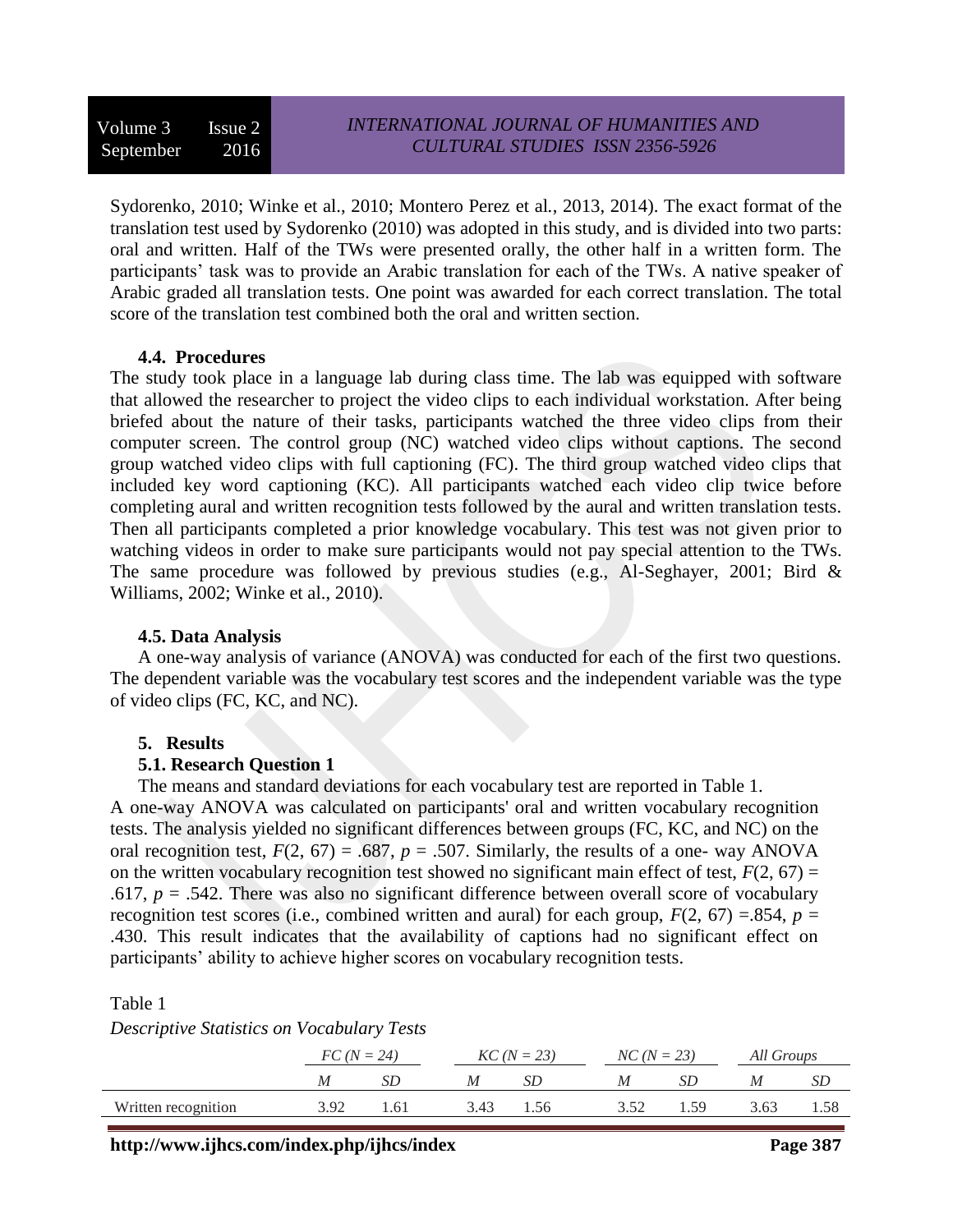| Volume 3<br>Issue 2<br>2016<br>September | <i><b>INTERNATIONAL JOURNAL OF HUMANITIES AND</b></i><br><b>CULTURAL STUDIES ISSN 2356-5926</b> |      |      |      |      |              |      |  |
|------------------------------------------|-------------------------------------------------------------------------------------------------|------|------|------|------|--------------|------|--|
|                                          |                                                                                                 |      |      |      |      |              |      |  |
| Aural recognition                        | 3.29                                                                                            | 1.12 | 2.91 | 1.35 | 3.30 | 1.40<br>3.17 | 1.29 |  |
| Written translation                      | 1.46                                                                                            | 2.15 | 122  | 1.95 | 1.17 | 1.73<br>1.29 | 1.93 |  |
| Aural translation                        | 1.83                                                                                            | 2.30 | 1.70 | 2.14 | 1.91 | 2.20<br>1.81 | 2.18 |  |

## **5.2. Research Question 2**

Concerning the second research question, a one-way ANOVA was calculated on participants' oral and written meaning recall tests. The analysis yielded no significant differences between groups (FC, KC, and NC) on the oral meaning recall test,  $F(2, 67) = .057$ ,  $p = .945$ . The results of a one-way ANOVA on the written meaning recall test showed no significant main effect of test,  $F(2, 67) = .146$ ,  $p = .865$ . The difference between the overall score of meaning recall test scores (i.e., combined written and aural) for each group is not significant,  $F(2, 67) = 0.017$ ,  $p =$ .983. This indicates that the availability of captions had no significant effect on participants' ability to recall the meaning of a larger number of new words.

#### **5.2.3 Research Question 3**

 With regard to the third research question, a one-way ANOVA was calculated on participants' overall vocabulary tests (all four tests combined). The analysis yielded no significant differences between groups (FC, KC, and NC),  $F(2, 67) = .089$ ,  $p = .915$ .

#### **6. Discussion**

The purpose of this study was to explore which type of captions (FC or KC) would boost more elementary-level ESL students' listening ability to recognize and recall the meaning of words in video clips. The results suggest that no significant difference was found between fully captioned clips and keyword captioned clips. Furthermore, even though participants who had access to captions outperformed participants who did not have access to captions, the difference between the vocabulary test scores was not significant. These results were unexpected because it was hypothesized that the availability of captions would result in greater vocabulary learning based on previous research. These findings are discussed below.

## **6.1. Research Question 1**

Does the type of video captioning (full captions and keyword captions) have a differential effect on ESL students' incidental learning of target vocabulary words, as measured by oral and written word recognition tests?

The analyses indicated that all participants achieved similar scores on both oral and written word recognition tests. FC and KC groups scored only slightly, but not significantly, higher than the NC group. These results were unexpected because it was hypothesized that the availability of captions would help FC and KC groups to outperform NC on the vocabulary recognition tests. The results of the current study are not in line with Sydorenko's findings for beginning L2 learners of Russian (2010). She found that groups that had access to captions scored significantly higher on written than on aural word recognition tests, while the group that had no access to captions scored higher on aural than on written recognition vocabulary tests. The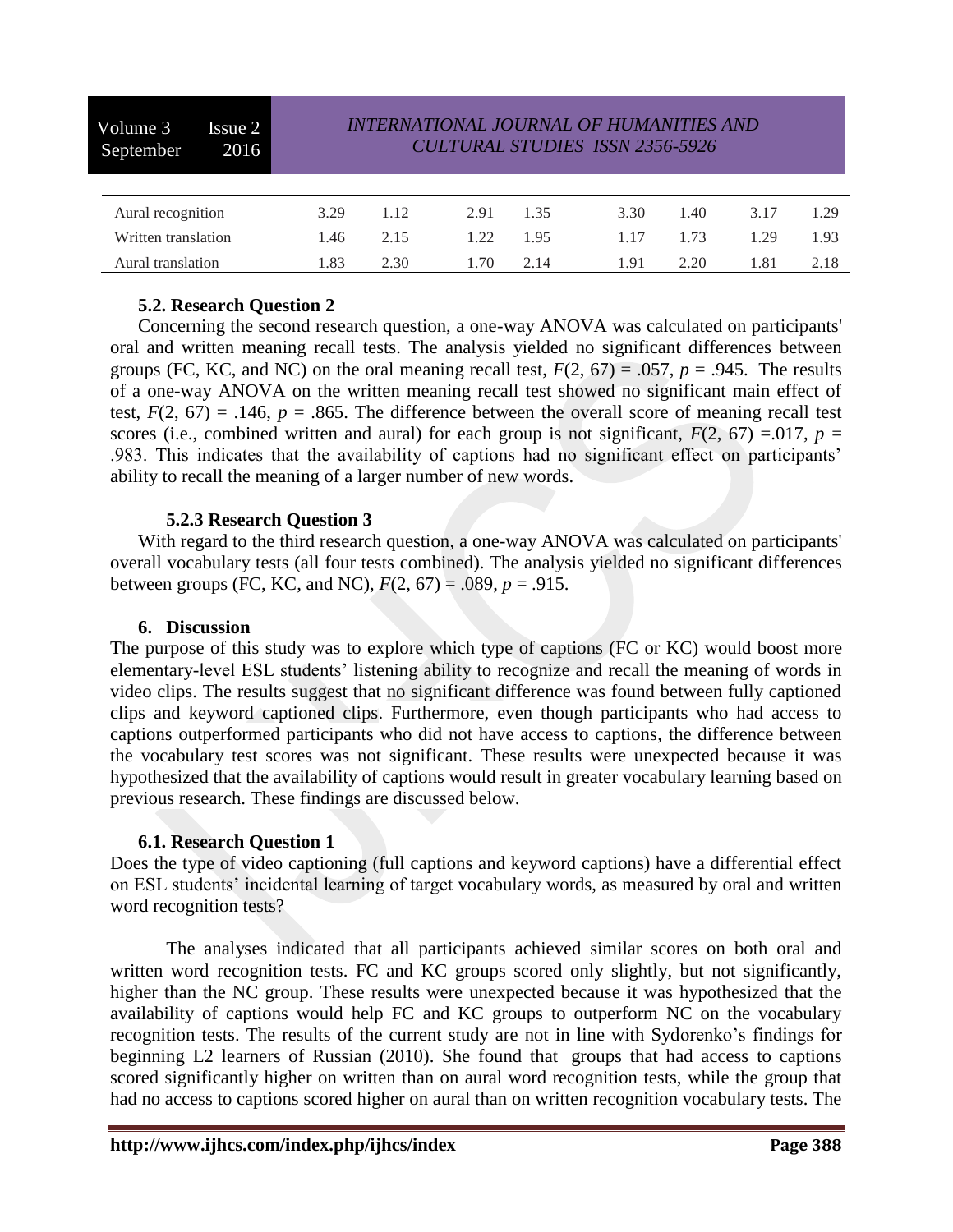findings of the current study also contradict the results reported by Montero Perez et al. (2014) for Flemish high- intermediate learners of French. Their findings show that the captioning groups outperformed the non-captioning group on word recognition. However, all captioning groups scored equally well. It is worth mentioning that Montero Perez et al. (2014) used only written vocabulary tests to measure word recognition, while in this study, vocabulary tests were both in oral and written format.

Perhaps the most likely explanation for this unexpected outcome is that the lack of frequency of some TWs did not allow participants to pay much attention to them while watching the video. It was difficult to focus on those words even if each word was visually enhanced by the presence of a picture. Some of the TWs were repeated only once. Participants were prompted to watch each video for general understanding. They may have paid more attention to TWs if they were told that they would take a vocabulary test after viewing the videos. It is possible that participants' lack of exposure to videos with captions may have prevented them from paying enough attention to captions, which is a new feature for most of them. According to participants' instructors, no captioned videos were shown in class. They argued that such materials were lacking so they rely only on non-captioned video clips. Another plausible explanation for the lack of effect of captions on participants' word recognition abilities has to do with the major difference between their L1 script and English script. Arabic natives read from right to left and their alphabet is not Roman. Given their elementary level of English, it takes them longer to read while listening to a native speaker who narrates with a normal pace. Similarly, a native speaker's pace can be too fast for them to process aural input as well as written input. Winke et al. (2010) argued that script differences can play a role in the way learners' process captions.

## **6.2. Research Question 2**

Does the type of video captioning (full captions and keyword captions) have a differential effect on ESL students' incidental learning of target vocabulary words, as measured by oral and written meaning recall tests?

This study tried to measure meaning recall which is a different skill from word recognition (Nation, 2001) as it requires deeper processing of TWs. It was hypothesized that participants of the FC and KC groups would outperform participants in the NC group. However, the analyses show all groups obtained similar scores on both oral and written translation tests. In fact, the NC outscored the FC and KC but the difference is not significant. This result is rather surprising as it contradicts previous research on video captioning (e.g., Danan, 1992; Sydorenko, 2010; Winke et al., 2010) which demonstrated the positive impact of captioning on meaning recall. The current study supports, however, the findings reported by a more recent study that revealed that captioning did not affect meaning recall (Montero Perez et al., 2014). There is a difference between their test modality, which was written, while in this study they were both aural and written. In addition, the participants had a significantly different L1.

Most scholars agree that the task of listening itself is challenging for L2 learners. Goh (2000) identified ten L2 listening problems faced by ESL learners. Among these problems, Goh mentions that ESL learners: "Do not recognize words they knew; neglect the next part when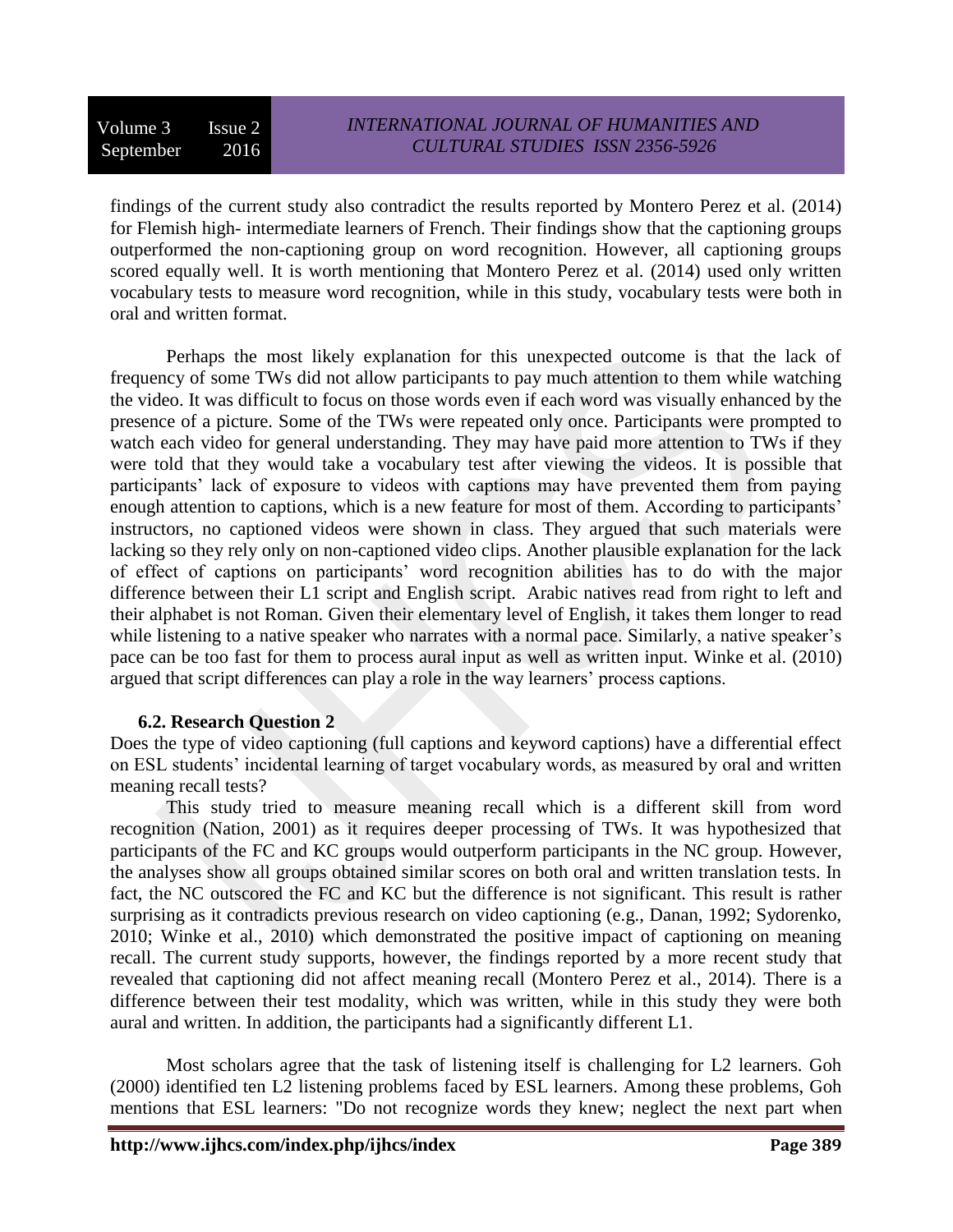thinking about meaning; could not chunk streams of speech; miss the beginning of texts; and concentrate too hard or unable to concentrate", p.59). Furthermore, inferring word meaning is a difficult process that takes time for foreign language learners (Liu & Nation, 1985). Within the same vein, Montero Perez et al. (2014) argued that the inability of captioned-groups to translate more words than the non-captioned group was perhaps due to the burden of the recall test on students. They thought that the translation test was very demanding as it not only required them to watch the clip and read the captions, but also to remember the content and derive the meaning of unknown words. This may be the case for the participants of this study who were not used to performing many tasks with multiple videos. Participants may have performed better on translation tests if they had the chance to view the video clips more than twice. Though the researcher did not conduct a questionnaire to assess the participants' experience, some participants did communicate feeling overwhelmed when they were told they had to watch three video clips and that they were limited to two viewings.

#### **6.3. Research Question 3**

Does the type of video captioning (full captions and keyword captions) have a differential effect on ESL students' incidental overall learning of new vocabulary?

Contrary to what was hypothesized, the NC group outscored both captioned groups (FC and KC) on overall vocabulary tests that combine word recognition tests and translation tests. However, the difference in test scores was not significant. This result was rather surprising as it was not consistent with previous research that has found that the availability of captions fostered learners' ability to acquire more new words than learners who had no access to captions (e.g., Sydorenko, 2010; Winke et al., 2010; Montero Perez et al., 2014).

One possible explanation is that all participants attended more to the audio, including the captioned group. Markham (1999) found that learners focus on audio when they have captions. The presence of captions could have been a burden. In other words, this dataset supports the predictions of cognitive load theory. The presentation of the same information in multiple modalities (text, audio, and picture, for example) increases cognitive load, which can negatively impact comprehension (Sweller, 2005). Learners split their attention between modalities. Consequently, their capacity to process information will be undermined (Chandler & Sweller, 1991). The presence of many stimuli is more demanding of one's attention for L2 learners (Robinson, 2003).

There have been reports of L2 learners who were able to handle multiple input (images and captions) while watching captioned videos (e.g., Taylor, 2005). However, these learners were native speakers learning languages with similar scripts (Winke et al., 2013). In an eye-tracking study that involved different groups of native speakers of English, learning different languages including Arabic, Chinese, Russian and Spanish, Winke et al. (2013) found that learners of Arabic spent significantly more time reading captions than learners of Spanish and Russian. This indicates that the way learners use captions is tightly connected with the distance between L1 and L2 (Winke, Gass, & Sydorenko, 2008). Arabic learners need more extensive processing in order to extract meaning (Winke et al., 2010, 2013). In the present study it is the learners' native Arabic which could have been the cause of the low performance of captioned groups on vocabulary tests.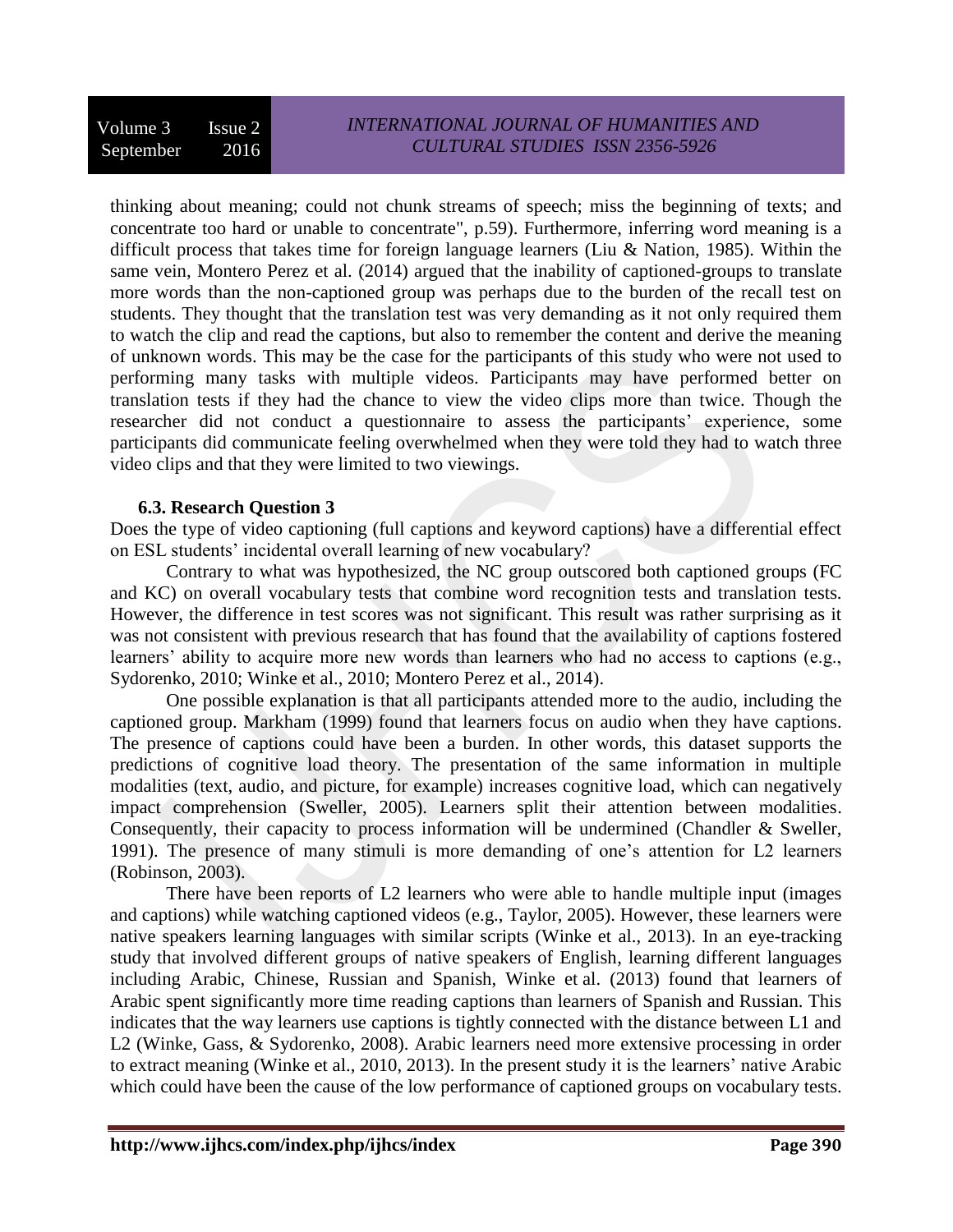Obviously, more research that involves Arabic speakers' use of captions is needed to confirm this hypothesis.

Another possible reason for the results above might be the participants' lack of familiarity with captions. Vanderplank (1988) conducted a study that involved Western Europeans from France, Germany, Austria, Denmark, Italy, and Spain, along with Arabic high-intermediate to advanced college ESL students. Participants watched captioned British TV programs for nine weeks. Findings revealed that European students found captions useful, while the Arabic students complained that captions were too fast for them to understand. Vanderplank concluded that European students utilize captions better because they are used to them.

One final possible reason for the lack of impact of captions is related to the low reading level of the participants. Some participants could be slow readers. Because they were not allowed to pause the video clips the pace might have been too fast for them to finish reading all captions while trying to infer the meaning of new words. As mentioned earlier, all the participants' native language is Arabic, which has a non-Roman alphabet. In order to reveal whether L1 had an impact on L2 learners' ability to process captions, further research is necessary.

#### **7. Implications**

The study did not offer evidence that captions facilitate vocabulary learning as demonstrated by previous research. However, the researcher hypothesizes that many factors prevented the participants of this study to benefit from captions. One of them was their unfamiliarity with this feature and lack of practice. Therefore, teachers who choose to incorporate captioned videos in their teaching should probably train learners in using captions as recommended by some researchers (Danan, 2004; Taylor, 2005; Winke et al., 2013). In the case of Arabic learners, reading captions may take longer as suggested earlier. Therefore, teachers should pause videos so that students can have more time to read captions as suggested by Winke et al. (2013). The rationale for recommending this technique is based on the findings of L1 eye-tracking research which revealed that the task of processing input gets easier if learners are allowed to first read text prior to watching corresponding images (Rayner et al., 2001; Underwood et al., 2004).

## **8. Limitations**

There are several limitations to this study. First of all, the participants were limited to the elementary level. Conducting a study that involves participants with higher proficiency might have yielded different results. Therefore, these findings should be interpreted with caution and cannot be generalized. Second, the study used a limited number of short video clips that covered the same topic (American national parks) that may not have been interesting for the participants. Choosing video clips with a variety of interesting topics could have impacted the results of the vocabulary tests. Third, the number of target words (TWs) was relatively small. The researcher was forced to eliminate the TWs that were familiar to the participants and that explains the low number of TWs. Given the short length of videos, it was not possible to find alternative TWs. The small number of TWs made the vocabulary tests short. Longer tests would have been desirable. Another limitation of this study was that the learners' opinions about the usefulness of captions were not measured. A questionnaire could have given the researcher insight into the participants' experience with captions and the potential challenges they may have faced.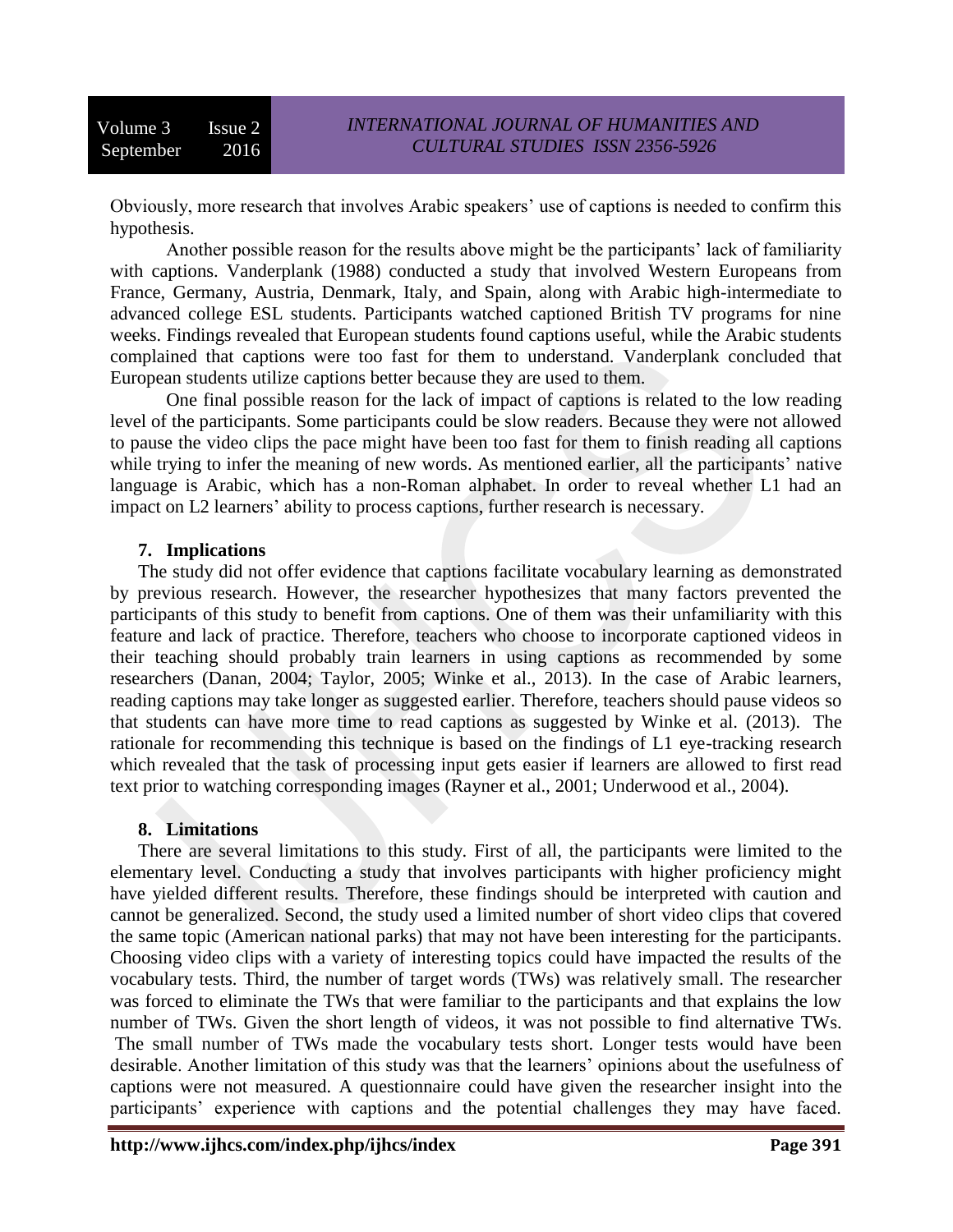Volume 3 Issue 2 September 2016

Participants in this study had a very tight schedule and instructors could not use the whole class period to conduct the study and a survey.

#### **9. Conclusion**

The purpose of this study was to investigate which type of captioning is more effective in enhancing learners' abilities to acquire incidental vocabulary: FC or KC in the context of elementary ESL students whose native language is Arabic. The results showed that there were no significant difference between the captioned groups and the non-captioned group scored on word recognition and translation test scores. The researcher hypothesizes that the lack of evidence this current study offers for the positive impact of captions might be due to the learners' L1 and their lack of familiarity with captions.

Future research should continue to explore under what conditions captioning can help L2 learners enlarge their vocabulary size. Most of the studies that were conducted involved native speakers of Indo-European languages. Researchers should turn their attention to other languages with a different script such as Arabic and Chinese. This study might be replicated involving learners with a higher level of language proficiency to see if the difference in script will still be a factor. Furthermore, as technology advances it is even possible to incorporate captions enhanced with glosses containing the L1 translation as suggested by some researchers (e.g. Sydorenko, 2010; Webb, 2010; Montero Perez et al., 2014) with the option of making them available upon request from the learners.

## **ACKNOWLEDGMENTS**

The authors wish to acknowledge the approval and the support of this research study by the grant no. **9 / 8 / 1436 / 5** from the Deanship of Scientific Research in Northern Border University, Arar, **K.S.A.**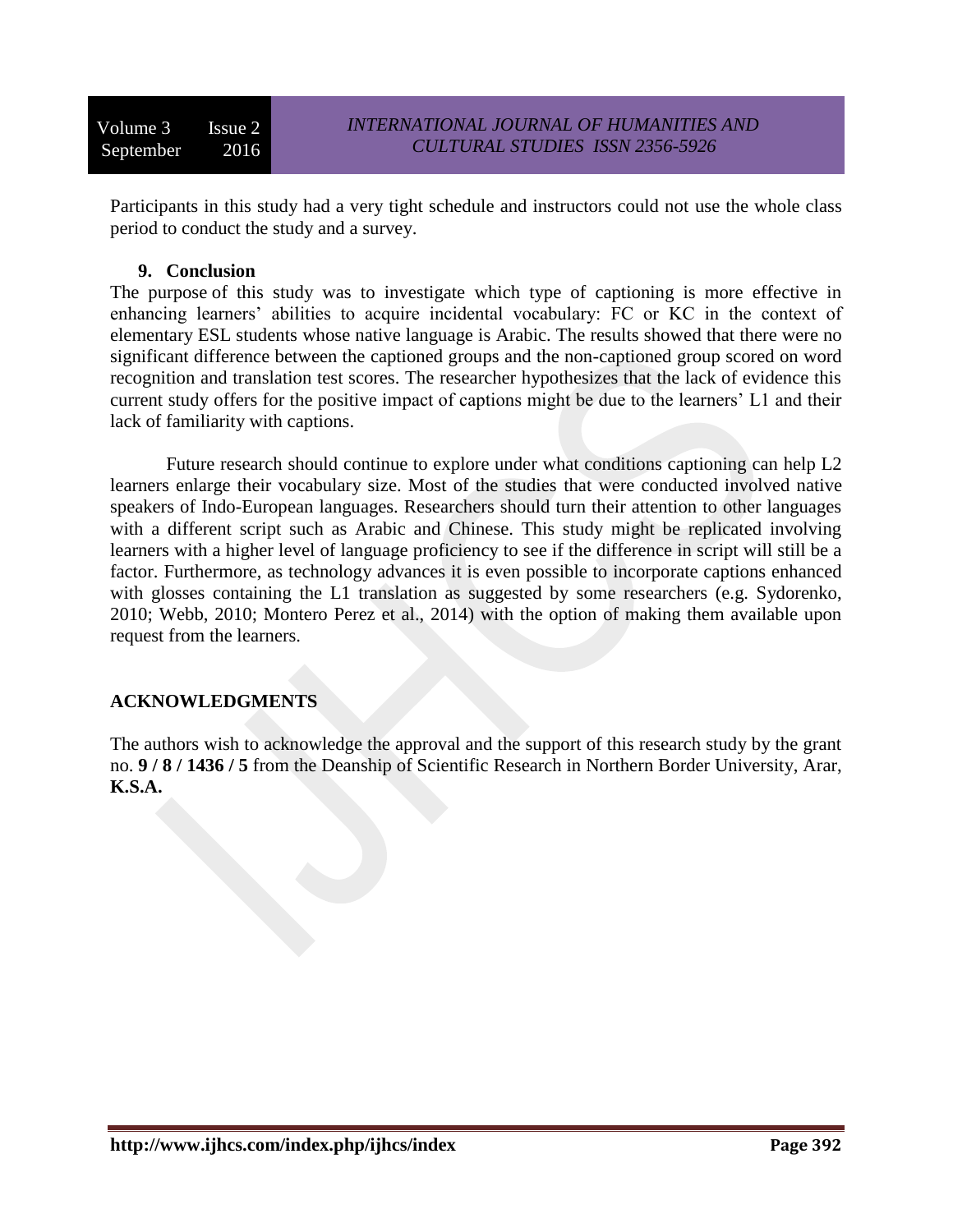#### **References**

- Al-Seghayer, K. (2001). The effect of multimedia annotation modes on l2 vocabulary acquisition: A comparative study. *Language Learning & Technology*, *5*(1), 202-232. Retrieved from http://llt.msu.edu/vol5num1/alseghayer/default.html
- Baltova, I. (1999). Multisensory language teaching in a multidimensional curriculum: The use of authentic bimodal video in core French. *The Canadian Modern Language Review*, *56*(1), 32-48.
- Bird, S. A., & Williams, J. N. (2002). The effect of bimodal input on implicit and explicit memory: An investigation into the benefits of within-language subtitling. *Applied Psycholinguistics*, *23* (4), 509-533.
- Borras, I., & Lafayette, R. C. (1994). Effect of multimedia courseware subtitling on the speaking performance of college students of French. *The Modern Language Journal, 78*, 61-75.
- Chandler, P.; Sweller, J. (1991). Cognitive load theory and the format of instruction. *Cognition and instruction, 8*, 293-332.
- Danan, M. (2006). Reversed subtitling and Dual Coding Theory: New directions for foreign language instruction. *Language Learning, 42*(4), 497-527.
- Garza, T. J. (1991). Evaluating the use of captioned video materials in advanced foreign language learning. *Foreign Language Annals, 24*(3), 239-258.
- Guillory, H. G. (1998). The effects of keyword captions to authentic French video on learner comprehension. *CALICO Journal, 15*(1-3), 89-108.
- Goh, C. C. (2000). A cognitive perspective on language learners' listening comprehension problems. *System, 28*(1), 55-75.
- Jones, L. (2003). Supporting listening comprehension and vocabulary acquisition with multimedia annotations: The students' voice. *CALICO Journal, 21*(1), 41-65.
- Lavery, M. (1984). Active viewing plus. Oxford, England: Modern English Publications.
- Markham, P. (1993). Captioned television videotapes: Effects of visual support on second language comprehension. *Journal of Educational Technology Systems, 21*(3), 183-191.
- Markham, P. (1999). Captioned videotapes and second-language listening word recognition. *Foreign Language Annals, 32*(3), 321-328.
- Montero Perez, M., Peters, E., & Desmet, P. (2015), Enhancing Vocabulary Learning Through Captioned Video: An Eye-Tracking Study. *The Modern Language Journal, 99* (2) 308- 328. doi: 10.1111/modl.12215
- Montero Perez, M., Peters, E., & Desmet, P. (2014). Is less more? Effectiveness and perceived usefulness of keyword and full captioned video for L2 listening comprehension. *ReCALL, 26*(01), 21-43.
- Montero Perez, M., Peters, E., Clarebout, G., Desmet, P. (2014). Effects of captioning on video comprehension and incidental vocabulary learning. *Language Learning & Technology*, *18* (1), 118-141.
- Nation, I. S. P. (2001). Learning vocabulary in another language. New York: Cambridge University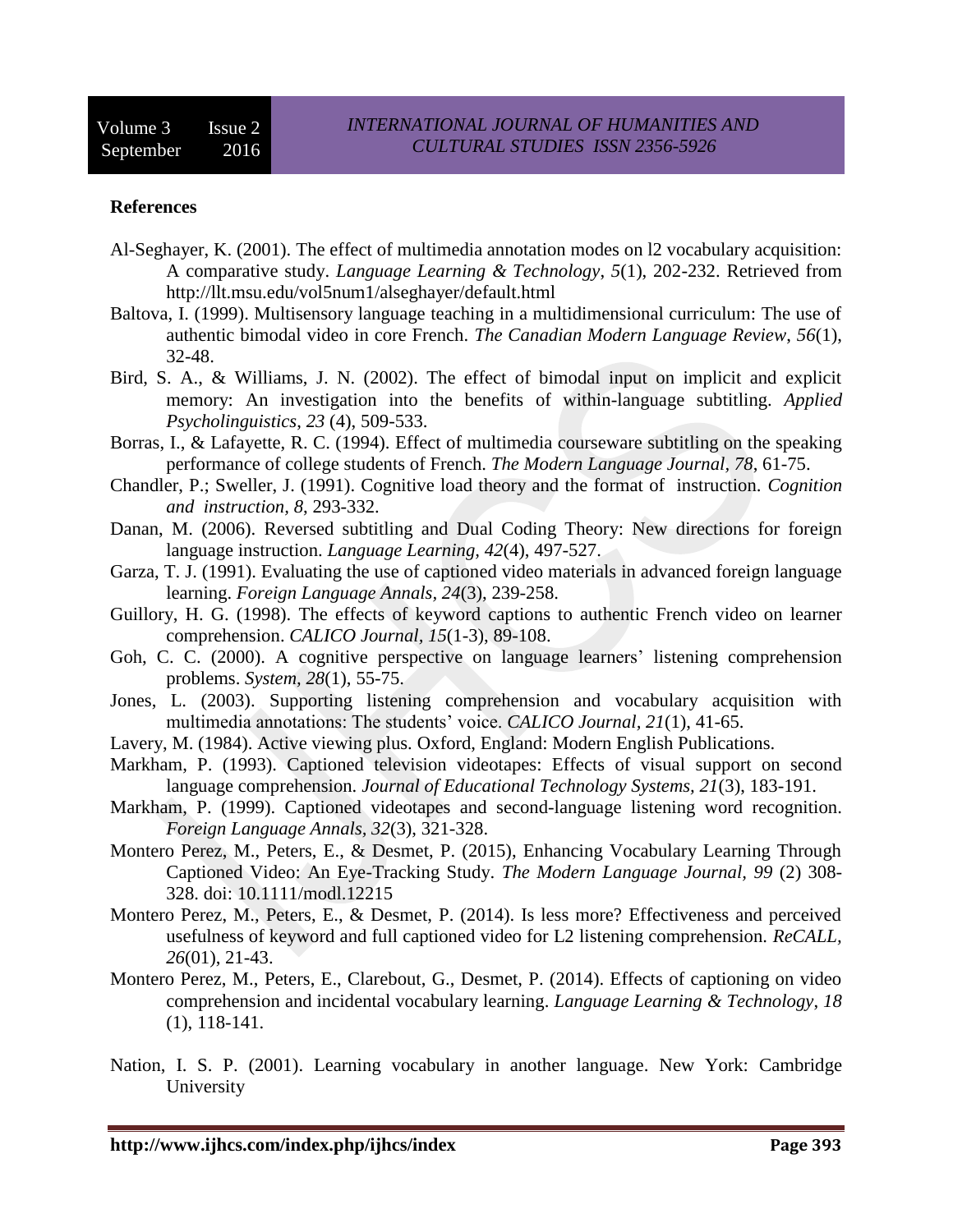- Neuman, S. B., & Koskinen, P. (1992). Captioned television as comprehensible input: Effects of incidental word learning from context for language minority students. *Reading Research Quarterly, 27*(1), 95-106.
- Pulido, D. (2004). The relationship between text comprehension and second language incidental vocabulary acquisition: A matter of topic familiarity? *Language Learning, 54*(3), 469- 523.
- Rastle, K., Harrington, J., & Coltheart, M. (2002). 358,534 Nonwords: The ARC Nonword Database. *The Quarterly Journal of Experimental Psychology*, *55*(4), 1339-1362.
- Rayner, K., Rotello, C. M., Stewart, A. J., Keir, J., & Duffy, S. A. (2001). Integrating text and pictorial information: Eye movements when looking at print advertisements. *Journal of Experimental Psychology: Applied* 7(3), 219-226.
- Reese, S.D. (1984). Visual-verbal redundancy effects on television news learning. *Journal of Broadcasting, 28*(1), 79-87.
- Robinson, P. (2003). Attention and memory during SLA. In C. J. Doughty & M. H. Long (Eds.), *The handbook of Second Language Acquisition* . Malden, MA: Blackwell.
- Rooney, K. (2014). The Impact of Keyword Caption Ratio on Foreign Language Listening Comprehension. *International Journal of Computer-Assisted Language Learning and Teaching 4 (2)*, 11-28.
- Rost, M. (2002). Teaching and Researching Listening. London, UK: Longman.
- Sydorenko, T. (2010). Modality of input and vocabulary acquisition. *Language Learning & Technology, 14*(2), 50-73. Retrieved from http://llt.msu.edu/vol14num2/sydorenko.pdf
- Sweller, J. (2005). The redundancy principle in multimedia learning. In R.E. Mayer. (Ed.), *The Cambridge handbook of multimedia learning* (pp.159-168). Cambridge University Press.
- Taylor, G. (2005). Perceived processing strategies of students watching captioned video. *Foreign Language Annals, 38*(3), 422-427.
- Underwood, G., Jebbett, L., & Roberts, K. (2004). Inspecting pictures for information to verify a sentence: Eye movements in general encoding and in focused search. *Quarterly Journal of Experimental Psychology 57*A (1), 165-182.
- Vanderplank, R. (2010). Déjà vu? A decade of research on language laboratories, television, and video in language learning. *Language Teaching, 43*(1), 1-37.
- Webb, S. (2010). Using glossaries to increase the lexical coverage of television programs. Reading in a Foreign Language, 22(1), 201-221.
- Winke, P., Gass, S., & Sydorenko, T. (2010). The effects of captioning videos used for foreign language listening activities. *Language Learning & Technology, 14*(1), 65-86. Retrieved from http://llt.msu.edu/vol14num1/winkegasssydorenko.pdf
- Winke, P., Gass, S., & Sydorenko, T. (2013). Factors influencing the use of captions by foreign language learners: An eye-tracking study. *The Modern Language Journal, 97*(1), 254- 275.

#### APPENDIX A

Sample Vocabulary Word recognition and Translation Tests